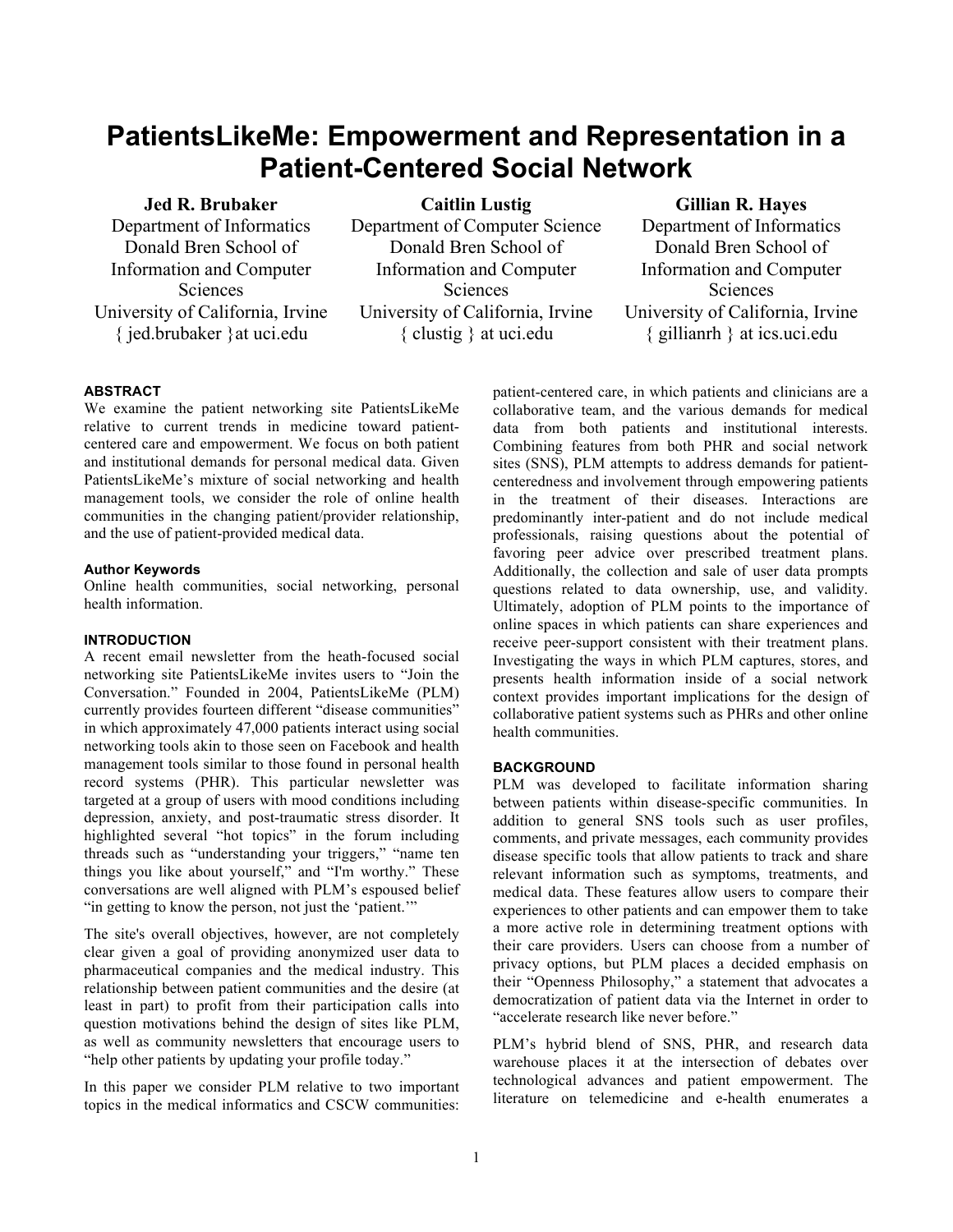mixture of outcomes resulting from patients' online behavior [7,11]. Research shows participation in online patient communities can provide important social and emotional benefits [9], particularly when offline options are unavailable [17]. Moreover, patients derive the greatest benefit when interacting with others who share their medical conditions [12], notable given PLM's segmentation of users into disease communities.

Providers, meanwhile, have concerns over shared medical data and the potential for a patient's non-adherence with a doctor prescribed treatment plan [1,13]. Clinicians often question the accuracy of information on the Internet [2], and evidence suggests that patients in online communities have limited understanding of necessary medical terminology [15]. As such, patients may be under-equipped to evaluate medical information without the assistance of a medical professional, leading to additional concerns associated with self-diagnosis and cyberchondria [18].

Despite the concerns of medical professionals, the growth of PLM confirms a growing trend of users looking beyond the traditional boundaries of the patient-provider relationship for information and support [4]. As such, PLM presents a novel space in which to consider patient-centered care and patient generation and use of medical data. These themes are currently being considered in other academic, industry, and policy work in medicine – notably around Electronic Medical Records (EMR) and PHRs.

#### **PATIENT INVOLVEMENT & PATIENT-CENTERED CARE**

The Institute of Medicine listed patient-centered care as one of six objectives for a 21st century health system [8]. Providing care that is "respectful of and responsible to individual patient preferences, needs, and values" includes the "empowerment of patients and their families in effective management of health care decisions" [16]. "Health 2.0," in particular, refers to a number of new technologies aimed at empowering patients. Examples include patient websites (*e.g.,* WebMD) and social networking sites such as PLM, as well as patient portals and PHRs.

Although PLM has received a largely positive response from public news media (*e.g.,* its inclusion in CNN's "15 companies that will change the world"), the site presents both the patient's disease and the medical industry as barriers to be navigated. Some Health 2.0 technologies attempt to improve cooperative patient-provider relationships through, for example, integrating PHRs with provider health records. PLM, however, aims to empower patients in leveraging the knowledge and experience of peers, stating, "YOU can take control of your disease." Profile charts "let you see how your treatments affect your health over time," while users are encouraged to share information and experiences with other "patients like you."

The role of care providers in online patient communities such as PLM, as well and the ways in which to best align the patient-provider relationship and patient support, remains unclear. PLM users actively engage in social interactions, solicit advice, and foster relationships [5]. However, because PLM is an independent site, doctors may view patient participation as a risk to the patient-provider relationship. Although doctors and medical providers are allowed on PLM, their role is largely limited to observations and social interaction with which to better understand patients in a given disease community.

Regardless of how providers do or do not (and can or cannot) engage with patients through PLM, the system can be used to support patient-provider communication during visits. PLM users are provided numerous "tools and tips for interacting with your provider." Most notably, patients can download and print "Doctor Visit Sheets," intended to "help you improve your discussions with your doctors," that provide summary charts and graphs based on the information a patient has entered into the system. Thus, PLM and other patient-centered health records and social



**Figure 1. An example of two features in the data entry and visualization system on PatientsLikeMe. When listing symptoms, users can include custom values allowing the use of non-medical terms such as "late for everything."**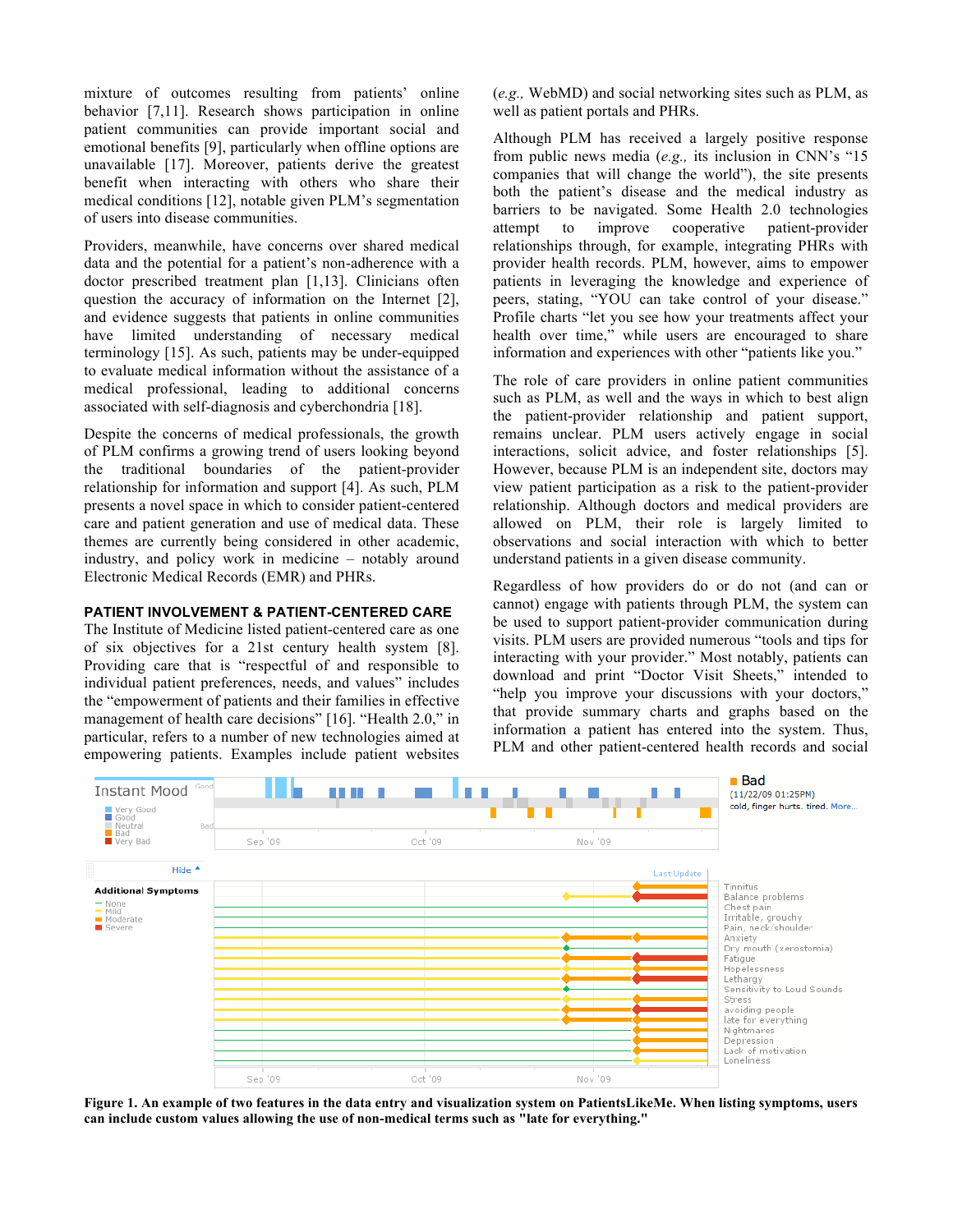network sites raise questions about the ways in which patients can contribute to their own health.

# **DEMANDS FOR DATA**

Access to patient data is a central issue in medical research and patient care. Health information technologies are consistently touted as offering the promise of large quantities of aggregated patient data for epidemiology and research. PLM fulfills some of this promise by aggregating and selling the data of its users. However, the input of the data is largely driven by patients' desire for greater access to their own medical records and health management tools. The concerns associated with the PLM's ability to encourage patients to enter personal data that benefits clinicians, research, and pharmaceutical companies, echo canonical concerns to the design, development, and adoption of CSCW and groupware systems [6].

A primary difference for PLM from other CSCW systems and SNS, however, is the relative sensitivity of the data stored and shared. In most cases, legal restrictions that protect patient privacy also restrict the availability of data for both patients and other interests alike. PLM's solution to the issue of privacy deserves serious consideration. While the site has a detailed privacy policy, PLM focuses on their "Openness Philosophy." "[M]ost healthcare data is inaccessible due to privacy regulations or proprietary tactics..." the philosophy reads. "[W]e believe data belongs to you the patient to share with other patients, caregivers, physicians, researchers, pharmaceutical and medical device companies, and anyone else that can help make patients' lives better." By allowing users to record their own medical information, PLM may avoid many of the privacy restrictions placed on other medical records systems.

Patient information on PLM is captured through a data entry and visualization system (see Figure 1). This system serves two goals: First, it steps beyond the qualitative and narrative-based interactions in earlier patient communities and allows patients to enter and track personal health information via sophisticated charts and graphs with the goal of improving their health. As Frost and Massagli [5] note, the system is based on the premise "imagery as data" and that "through collecting, analyzing, and explaining visual data for themselves, patients can gauge the impact of daily behavior on health outcomes." Secondly, the PLM aggregates and sells data with both profit motives and the desire to advance medical research and services. The data entry system, then, must negotiate these two objectives, answering the needs of patients using the site as well as market demands for patient data.

Both research and anecdotal evidence shows ways in which PLM has been responsive to user requests. For example, the PLM system allows users to select symptoms they believe are important to track, extending to the inclusion of customized symptoms (*e.g.,* "avoiding people"; see Figure 1). This customization, however, exposes problems associated with using user-generated data. Research shows

that patients interacting with the PLM system are often unaware of relevant medical taxonomies and instead enter information using user-generated "folksonomies" [15].

These issues echo the struggles of myriad institutions, such as hospitals, which for years have been attempting to "clean" clinical data to be used for research purposes. Often, these data include narratives and other unstructured data as well as abbreviations and acronyms that can represent any number of things and only make sense in context [14]. Although humans reading these data can make sense of them easily, mining this information for research data has and continues to be a substantial natural language processing and database challenge.

Questions remain as to how PLM has been and will continue to develop relative to these institutional demands for specific sets of patient data. PLM clearly notes their policy for selling de-identified patient data: "We take the information patients share about their experience with the disease, and sell it in a blinded, aggregated and individual format to our partners (i.e., companies that are developing or selling products to patients)."

There is little research that indicates how identifiable these data actually are, making it difficult for patients to make an informed decision about these issues. Furthermore, the site goes on to note that "By selling this data and engaging our partners… [we're] helping companies accelerate the development of new solutions for patients. Our end goal is improved patient care and quality of life."

In this way, the PLM administrators position themselves in favor of "openness" and collaborative information sharing—even with corporate entities—as the way forward for improved patient care. This stance is consistent with the reasoning that openness on the part of patients with each other also improves patient care.

However, corporate and patient interests are clearly different. Mixing concepts of transparency and collaboration in patient-patient interactions with patientcorporation interactions, PLM implicitly denies the power relationships and other structural elements that make this level of cooperation unbalanced for patients. There are open questions as to how much researcher demands for structured data on topics of interest might conflict in some way with patient demands for unstructured or customized data. PLM is forced to balance the potential for future health benefits derived from clinical research and product design against the potential for health benefits patients experience through the interactions they seek on the site.

At the same time, clinicians, researchers, and product designers wishing to learn from the information on the site must deal with challenges to the validity and reliability of data from PLM. First, patients may not be accurate or regular in their self-report. Second, the subset who is willing and able to post information online is not likely representative of the whole of the patient population.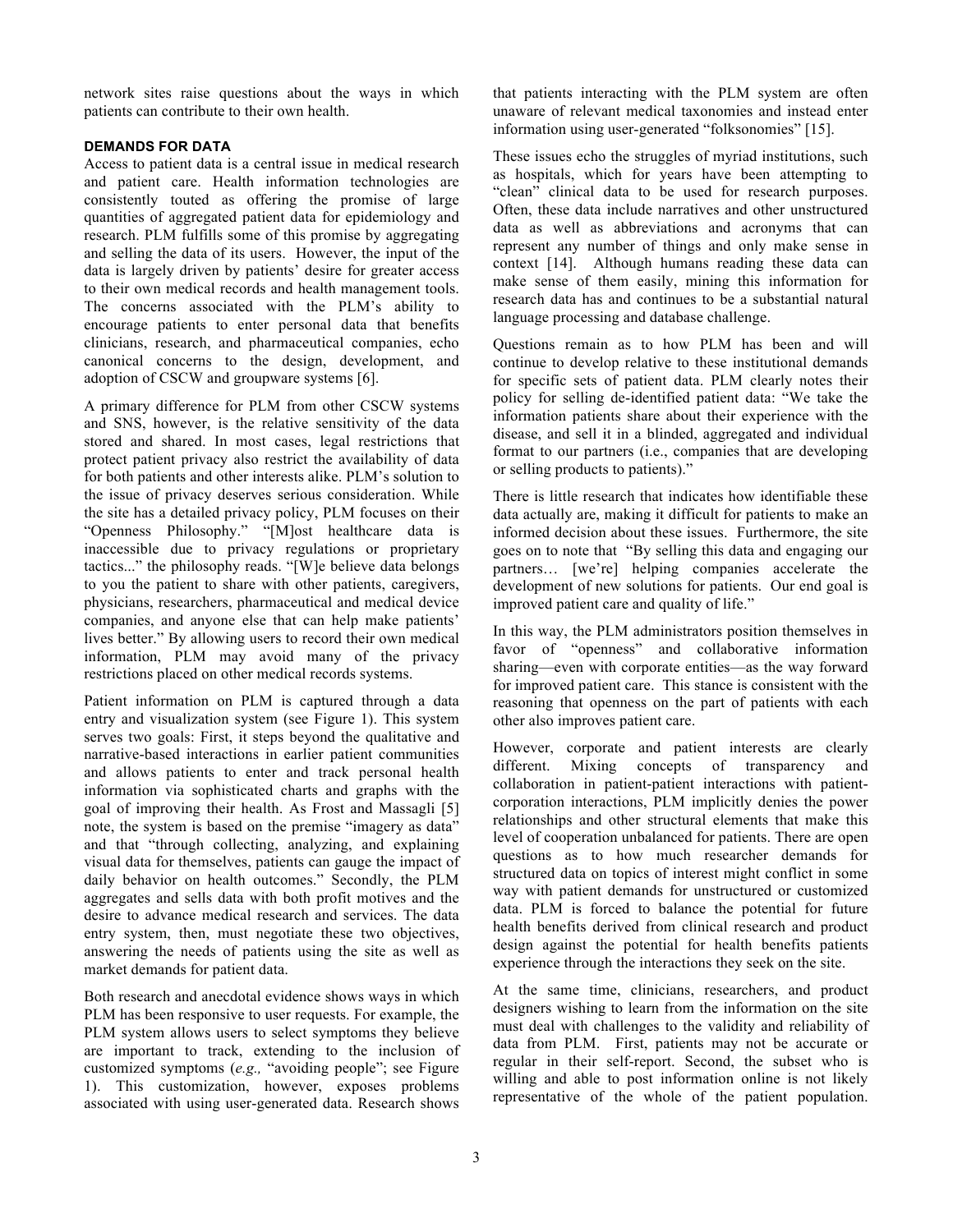Research focused solely on this group, who are likely to be well-educated and of a high enough income bracket to have regular access to the Internet, is not equitable nor ethical in its exclusion of patients who do not fit these criteria.

Despite these concerns, PLM currently conducts its own research in an attempt to affect change. For example, in 2007, a study found that some ALS (a.k.a., "Lou Gehrig's disease") benefited from lithium as a treatment [3]. As users of the PLM ALS community became aware of the study, some began including lithium in their healthcare regimen. PLM, inviting users to share their data, has produced a interactive report that displays ALS/lithium trends using live data from the site.<sup>1</sup> Likewise, PLM data has, in at least one case, exposed problems in medical measurements [19].

### **DISCUSSION AND IMPLICATIONS**

As patients and the medical industry increasingly demand data-driven patient-centered healthcare solutions, sites such as PLM raise questions about the new role of the patient and the appropriate use of his or her data. As patients increasingly take a more active role in the management of their care, we ask: What is the role of patient communities in relationship to the shifting patient/provider relationship? How should doctors understand these spaces, and when and how should they participate? Relative to patient data and visualization tools, we ask: What data best represents a patient's experience of their condition, and in what contexts are patient-entered data valid? What types of data are useful in cooperative medical behavior between both the patient and the physician as well between patients?

Perhaps the most salient aspect of PLM is the importance of peer communities and support. On PLM, patient empowerment extends to community empowerment – evidenced by PLM's increasing contributions to medical research. In achieving the goal of patient-centered care, there is an obligation to fully acknowledge the needs of these patients, not only in the visiting room, but in their everyday experiences as well. This extends from cooperative patient-provider relationships into patients' psychological relationships with their diagnoses and, as seen in many of PLM's communities, the interpersonal needs of patients as they come to terms with diseases that frequently have physical, emotional, and social ramifications in their lives.

## **ACKNOWLEDGMENTS**

The authors thank Leslie Liu, Mary Ellen Harmon, Meg Cramer, and Sen Hirano.

#### **REFERENCES**

 $\overline{a}$ 

1. Cline, R.J.W. and Haynes, K.M. Consumer health information seeking on the Internet. *Health Educ. Res. 16*, 6 (2001), 671-692.

- 2. Eysenbach, G. The impact of the Internet on cancer outcomes. *CA: Cancer J for Clinic. 53*, 6 (2003), 356.
- 3. Fornai, F., Longone, P., Cafaro, L., et al. Lithium delays progression of amyotrophic lateral sclerosis. *Proc NAS 105*, 6 (2008), 2052-2057.
- 4. Fox, S. *The Social Life of Health Information*. Pew Internet & American Life Project, 2009.
- 5. Frost, J.H. and Massagli, M.P. Social Uses of Personal Health Information Within PatientsLikeMe, an Online Patient Community: What Can Happen When Patients Have Access to One Another's Data. *JMIR 10*, 3 (2008), e15.
- 6. Grudin, J. Groupware and social dynamics: eight challenges for developers. *CACM 37*, 1 (1994), 92– 105.
- 7. Güler, N.F. and Übeyli, E.D. Theory and applications of telemedicine. *J of Med. Sys 26*, 3 (2002), 199–220.
- 8. Institute of Medicine. *Crossing the Quality Chasm*. National Academy Press, Washington, D.C., 2001.
- 9. Johnson, G.J. and Ambrose, P.J. Neo-tribes: the power and potential of online communities in health care. *CACM 49*, 1 (2006), 113.
- 10. Lanamäki, A. and Päivärinta, T. Metacommunication Patterns in Online Communities. *Proc Int Conf on Online Comm and Social Comp '09*, (2009), 245.
- 11. Levy, J.A. and Strombeck, R. Health benefits and risks of the Internet. *J Med Sys 26*, 6 (2002), 495–510.
- 12. Lieberman, M.A., Wizlenberg, A., Golant, M., and Di Minno, M. The impact of group composition on internet support groups: Homogeneous versus heterogeneous Parkinson's groups. *Group Dynamics 9*, 4 (2005), 239–250.
- 13. Murray, E., Lo, B., Pollack, L., et al. The Impact of Health Information on the Internet on Health Care and the Physician-Patient Relationship: National U.S. Survey among 1.050 U.S. Physicians. *JMIR 5*, 3 (2003), e17.
- 14. Prather, J.C., Lobach, D.F., Goodwin, L.K., Hales, J.W., Hage, M.L., and Hammond, W.E. Medical data mining: knowledge discovery in a clinical data warehouse. *Proc AMIA '97*, (1997), 101.
- 15. Smith, C.A. and Wicks, P.J. PatientsLikeMe: Consumer health vocabulary as a folksonomy. *Proc AMIA '08*, (2008), 682-686.
- 16. Stead, W.W. and Lin, H.S. *Computational Technology for Effective Health Care*. National Acad Press, 2009.
- 17. Turner, J.W., Grube, J.A., and Meyers, J. Developing an optimal match within online communities: An exploration of CMC support communities and traditional support. *J Comm 51*, 2 (2001), 231–251.
- 18. White, R.W. and Horvitz, E. *Cyberchondria: studies of the escalation of medical concerns in web search*. Microsoft Research, 2008.
- 19. Wicks, P., Massagli, M.P., Wolf, C., and Heywood, J. Measuring function in advanced ALS: validation of ALSFRS-EX extension items. *Euro J Neuro 16*, 3 (2009), 353–359.

<sup>&</sup>lt;sup>1</sup> PatientsLikeMe's report on ALS and lithium can be found at: http://www.patientslikeme.com/als\_lithium